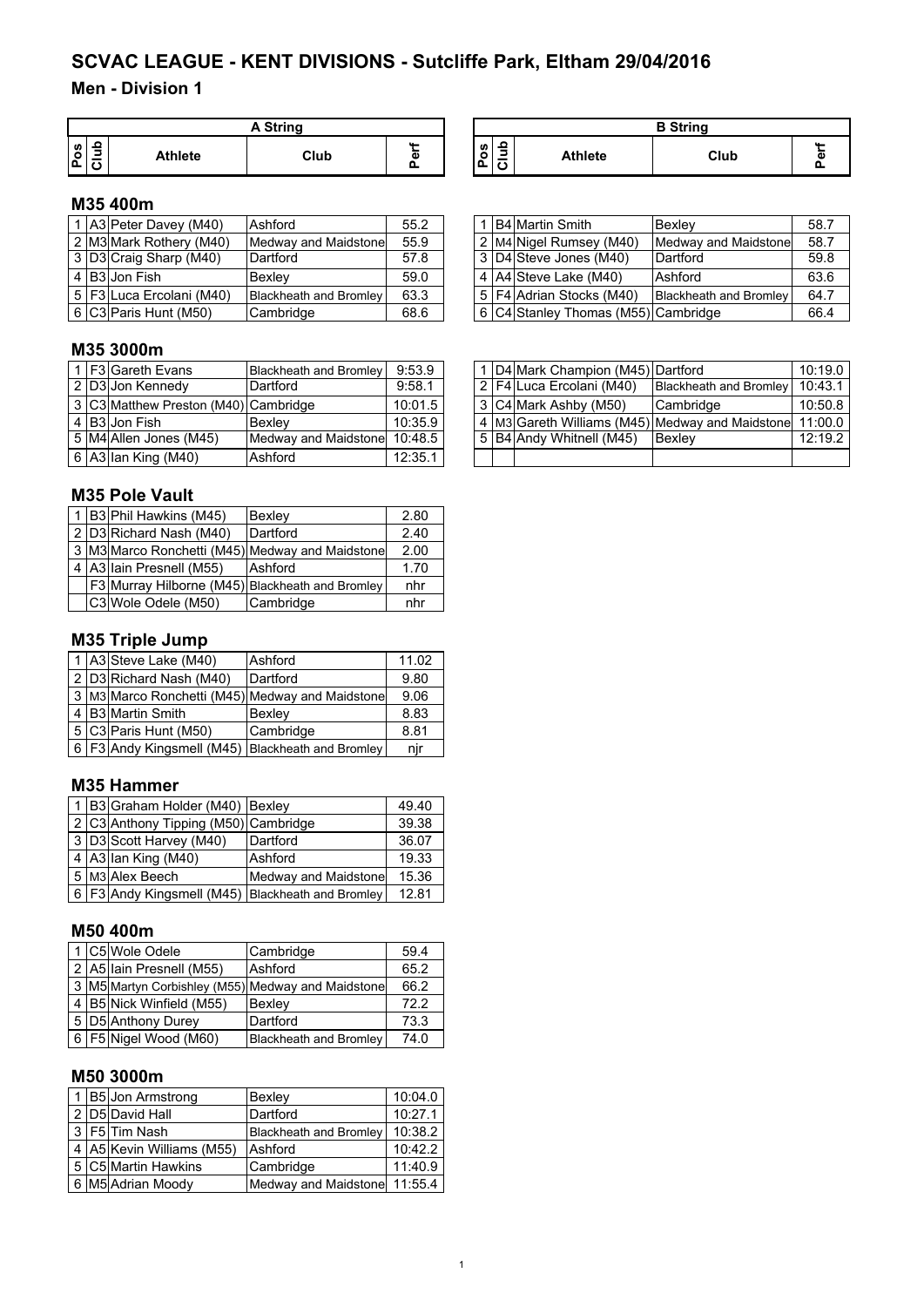### **Men - Division 1**

|        | <b>A String</b> |                |      |               |  |  |  |
|--------|-----------------|----------------|------|---------------|--|--|--|
| w<br>o | ٥               | <b>Athlete</b> | Club | u.,<br>æ<br>o |  |  |  |

| A String |                                           |  |                |      | <b>B</b> String |  |
|----------|-------------------------------------------|--|----------------|------|-----------------|--|
| Club     | ٩ŋ<br>ဖ္<br>$\circ$<br>ω<br>$\Omega$<br>ە |  | <b>Athlete</b> | Club |                 |  |

#### **M50 Pole Vault**

|  | 1 A5 Mick Goodall (M65)  | Ashford              | 2.40 |
|--|--------------------------|----------------------|------|
|  | 2 D5 Gary Capon (M55)    | Dartford             | 2.40 |
|  | 3 C5 Paris Hunt          | Cambridge            | 1.70 |
|  | 4 M5 Steve Hesketh (M65) | Medway and Maidstone | 1.60 |
|  | 5 B5 Andrew Rushbrook    | Bexley               | 1.50 |

### **M50 Triple Jump**

|  | 1 C5 Wole Odele                   | Cambridge                                               | 10.32 |
|--|-----------------------------------|---------------------------------------------------------|-------|
|  | 2 D5 Gary Capon (M55)             | Dartford                                                | 9.98  |
|  | 3 A5 Steve Langford (M55) Ashford |                                                         | 9.34  |
|  |                                   | 4   M5   Martyn Corbishley (M55)   Medway and Maidstone | 7.66  |
|  | 5 B5 John Bancroft (M55)          | Bexley                                                  | 7.35  |

#### **M50 Hammer**

|  | 1 D5 Paul Searing           | Dartford                      | 32.59 |
|--|-----------------------------|-------------------------------|-------|
|  | 2 B5 Andrew Rushbrook       | Bexley                        | 31.06 |
|  | 3 C5 Peter Wishart (M55)    | Cambridge                     | 25.66 |
|  | 4   A5   Paul Wheeler (M55) | Ashford                       | 19.35 |
|  | 5 M5 Steve Hesketh (M65)    | Medway and Maidstone          | 18.40 |
|  | 6   F5 Jim Phelan (M65)     | <b>Blackheath and Bromley</b> | 13.17 |

#### **M60 400m**

|  | 1 F6 Robert Brown (M65)  | <b>Blackheath and Bromley</b> | 68.9  |
|--|--------------------------|-------------------------------|-------|
|  | 2 C6 Tim Carter          | Cambridge                     | 73.6  |
|  | 3 M6 Steve Hesketh (M65) | Medway and Maidstone          | 73.8  |
|  | 4 D6 Michael Cox (M70)   | Dartford                      | 102.2 |

#### **M60 Triple Jump**

|  | 1 M6 Rob Sibley             | Medway and Maidstone          | 7.88 |
|--|-----------------------------|-------------------------------|------|
|  | 2   F6   Robert Brown (M65) | <b>Blackheath and Bromley</b> | 7.04 |
|  | 3 C6 Tim Carter             | Cambridge                     | 6.58 |
|  | 4 A6 Mick Goodall (M65)     | Ashford                       | 6.46 |
|  | 5 D6 Michael Cox (M70)      | Dartford                      | 5.29 |

| <b>Match Details</b> |                          | Mt Pts | <b>Pts</b> | <b>Overall Details</b>   | <b>Tot Mt Pts</b> | Tot I |
|----------------------|--------------------------|--------|------------|--------------------------|-------------------|-------|
|                      | 1 Dartford               |        | 61         | l Dartford               | 6                 | 61    |
|                      | 2 Cambridge              | 4.5    | 48         | 2 Cambridge              | 4.5               | 48    |
|                      | 2 Medway and Maidstone   | 4.5    | 48         | 3 Medway and Maidstone   | 4.5               | 48    |
|                      | 4 Bexley                 |        | 47         | 4 Bexley                 |                   | 47    |
|                      | 5 Ashford                |        | 46         | 5 Ashford                |                   | 46    |
|                      | 6 Blackheath and Bromley |        | 33         | 6 Blackheath and Bromley |                   | 33    |

| <b>Match Details</b>     | Mt Pts<br>Pts |    | <b>Overall Details</b>   | <b>Tot Mt Pts</b> | <b>Tot Pts</b> |
|--------------------------|---------------|----|--------------------------|-------------------|----------------|
| 1 Dartford               | 6             | 61 | 1 Dartford               |                   | 61             |
| 2 Cambridge              | 4.5           | 48 | 2 Cambridge              | 4.5               | 48             |
| 2 Medway and Maidstone   | 4.5           | 48 | 3 Medway and Maidstone   | 4.5               | 48             |
| 4 Bexley                 |               | 47 | 4 Bexley                 |                   | 47             |
| 5 Ashford                |               | 46 | 5 Ashford                |                   | 46             |
| 6 Blackheath and Bromley |               | 33 | 6 Blackheath and Bromley |                   | 33             |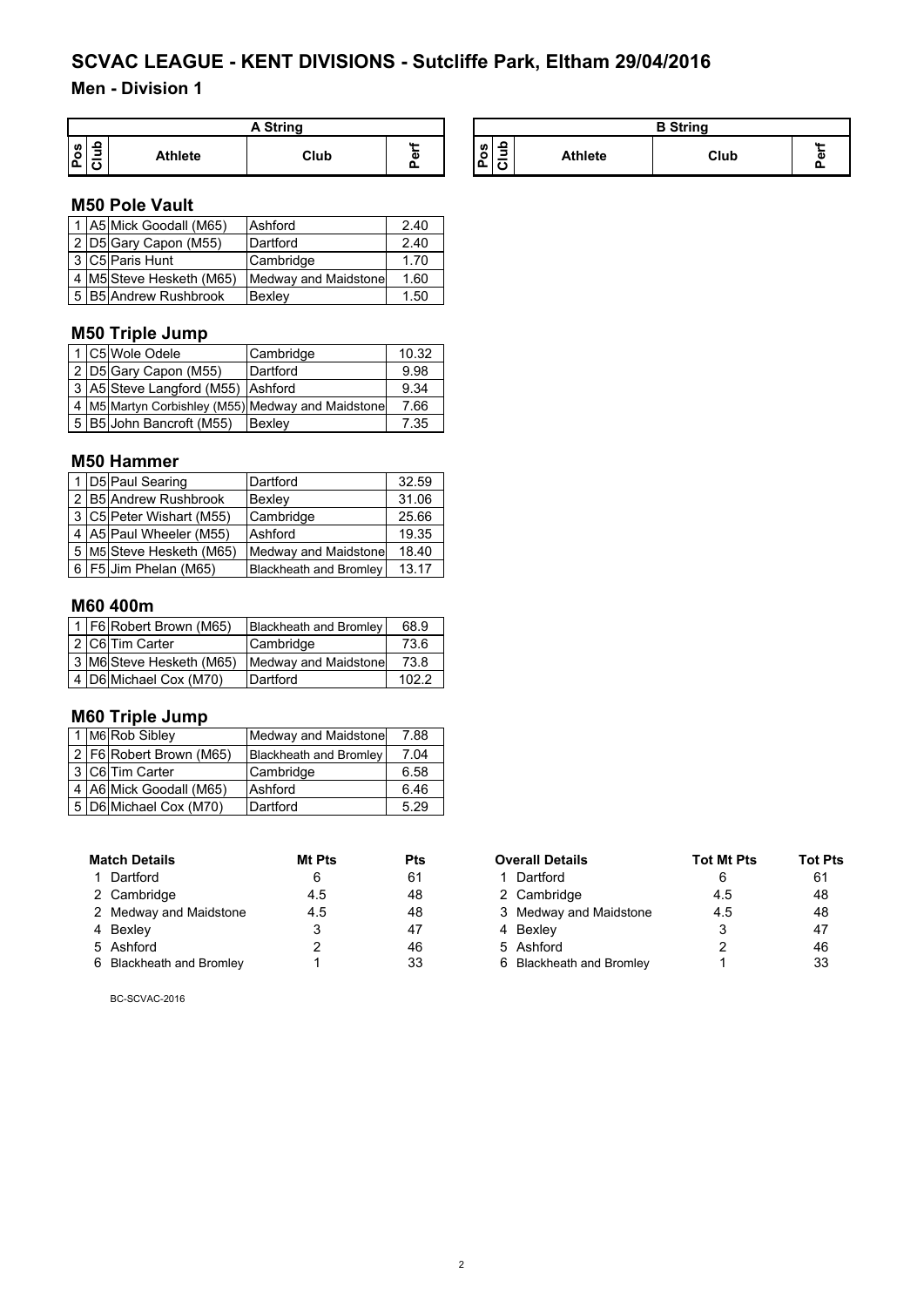## **Men - Division 2**

|               | A String |                |      |             |  |  |  |
|---------------|----------|----------------|------|-------------|--|--|--|
| <b>S</b><br>o |          | <b>Athlete</b> | Club | ۰<br>Φ<br>Ω |  |  |  |

#### **M35 400m**

|  | <b>IP3IWavne Balmer</b>              | IPaddock Wood           | 60.3 |  | 1 J4 Gavin Kitchingham (M45) Bromley Veterans |                      | 64.3  |
|--|--------------------------------------|-------------------------|------|--|-----------------------------------------------|----------------------|-------|
|  | T3 Richard Christian (M50) Tonbridge |                         | 61.3 |  | 2 T4 Steven Brooks (M50) Tonbridge            |                      | 65.9  |
|  | 3 K3 Fred Webb (M50)                 | Swanlev                 | 66.8 |  | 3 P4 Daniel Grimwood                          | <b>IPaddock Wood</b> | 69.1  |
|  | 4 I J3 Simon Horler                  | <b>Bromley Veterans</b> | 69.1 |  | 4 S4 Ron Denney (M75)                         | <b>Sevenoaks</b>     | 109.6 |
|  | 5 S3 David Lobley (M50)              | Sevenoaks               | 71.7 |  |                                               |                      |       |

#### **M35 3000m**

|  | T3 Ben Reynolds (M50)                         | Tonbridae        | 9:39.6  |  | 1 P4 Daniel Grimwood                       | Paddock Wood            | 10:55.7 |
|--|-----------------------------------------------|------------------|---------|--|--------------------------------------------|-------------------------|---------|
|  | 2 P3 Wavne Balmer                             | Paddock Wood     | 10:15.6 |  | $ 2 T4 $ John Ridge (M40)                  | Tonbridge               | 11:28.2 |
|  | 3 J3 Gavin Kitchingham (M45) Bromley Veterans |                  | 10:26.4 |  | 3   J4   Simon Horler                      | <b>Bromley Veterans</b> | 12:02.2 |
|  | 4 K3 Fred Webb (M50)                          | Swanley          | 10:58.9 |  | 4   S4   Duncan Cochrane (M55)   Sevenoaks |                         | 12:15.7 |
|  | 5 S3 David Lobley (M50)                       | <b>Sevenoaks</b> | 11:40.3 |  |                                            |                         |         |

#### **M35 Pole Vault**

|  | 1 J3 Simon Horler                              | <b>Bromley Veterans</b> |      |
|--|------------------------------------------------|-------------------------|------|
|  | 2   T3 Mark Pitcairn-Knowles (M50)   Tonbridge |                         | 1.35 |

### **M35 Triple Jump**

|  | 1   T3   Richard Christian (M50)   Tonbridge |                         | 8.60 |
|--|----------------------------------------------|-------------------------|------|
|  | 2 J3 Simon Horler                            | <b>Bromley Veterans</b> | 8.51 |
|  | 3   P3   Trevor Crysell (M45)   Paddock Wood |                         | 8.36 |
|  | 4 S3 Duncan Cochrane (M55) Sevenoaks         |                         | 5.14 |

#### **M35 Hammer**

|  | 1   J3   Philip Greenfield (M55)   Bromley Veterans | 17.57 |
|--|-----------------------------------------------------|-------|
|  | 2 P3 David Welham (M55) Paddock Wood                | 15.05 |
|  | 3   T3 Richard Christian (M50)   Tonbridge          | 13.28 |

#### **M50 400m**

|  | 1 P5 Mark Woods (M55)                     | Paddock Wood            | 62.6 |
|--|-------------------------------------------|-------------------------|------|
|  | 2 T5 Jason Cannon                         | Tonbridge               | 64.2 |
|  | 3   J5   Ray Chapman (M55)                | <b>Bromley Veterans</b> | 69.0 |
|  | K5 Malcolm Parsons                        | Swanley                 | 721  |
|  | 5   S5  Duncan Cochrane (M55)   Sevenoaks |                         | 73.5 |

#### **M50 3000m**

|  | 1   T5 Mark Pitcairn-Knowles   Tonbridge |                         | 10:57.1 |
|--|------------------------------------------|-------------------------|---------|
|  | 2   S5 James Graham (M60) Sevenoaks      |                         | 11:10.1 |
|  | 3   P5  Alan Newman (M60)                | <b>Paddock Wood</b>     | 12:02.9 |
|  | K5 Malcolm Parsons                       | Swanley                 | 12:07.4 |
|  | J5 Jonathan Pegg                         | <b>Bromley Veterans</b> | 16:51.3 |

#### **M50 Pole Vault**

| 1   T5   Peter Ebbage (M55)   Tonbridge |                      | 2.60 |
|-----------------------------------------|----------------------|------|
| 2 P5 Mark Woods (M55)                   | <b>IPaddock Wood</b> | ഭറ   |

## **M50 Triple Jump**

|  | 1   T5   Peter Ebbage (M55)                 | Tonbridge    | 8.90 |
|--|---------------------------------------------|--------------|------|
|  | 2 P5 David Welham (M55)                     | Paddock Wood | 8.32 |
|  | 3 S5 David Lobley                           | Sevenoaks    | 8.17 |
|  | J5 Philip Greenfield (M55) Bromley Veterans |              | 7.50 |
|  | K5 Fred Webb                                | Swanley      | 6.90 |

| A String |   | <b>B</b> String                         |                |      |                            |
|----------|---|-----------------------------------------|----------------|------|----------------------------|
| Club     | œ | o<br><b>S</b><br>$\circ$<br>-<br>ո<br>ت | <b>Athlete</b> | Club | <b>ALL</b><br>$\mathbf{r}$ |

|  | 1 J4 Gavin Kitchingham (M45) Bromley Veterans |              | 64.3  |
|--|-----------------------------------------------|--------------|-------|
|  | 2 T4 Steven Brooks (M50) Tonbridge            |              | 65.9  |
|  | 3 P4 Daniel Grimwood                          | Paddock Wood | 69.1  |
|  | 4 S4 Ron Denney (M75)                         | Sevenoaks    | 109.6 |
|  |                                               |              |       |

|  | 1 P4 Daniel Grimwood                       | Paddock Wood            | 10:55.7 |
|--|--------------------------------------------|-------------------------|---------|
|  | 2 T4 John Ridge (M40)                      | Tonbridge               | 11:28.2 |
|  | 3 J4 Simon Horler                          | <b>Bromley Veterans</b> | 12:02.2 |
|  | 4   S4   Duncan Cochrane (M55)   Sevenoaks |                         | 12:15.7 |
|  |                                            |                         |         |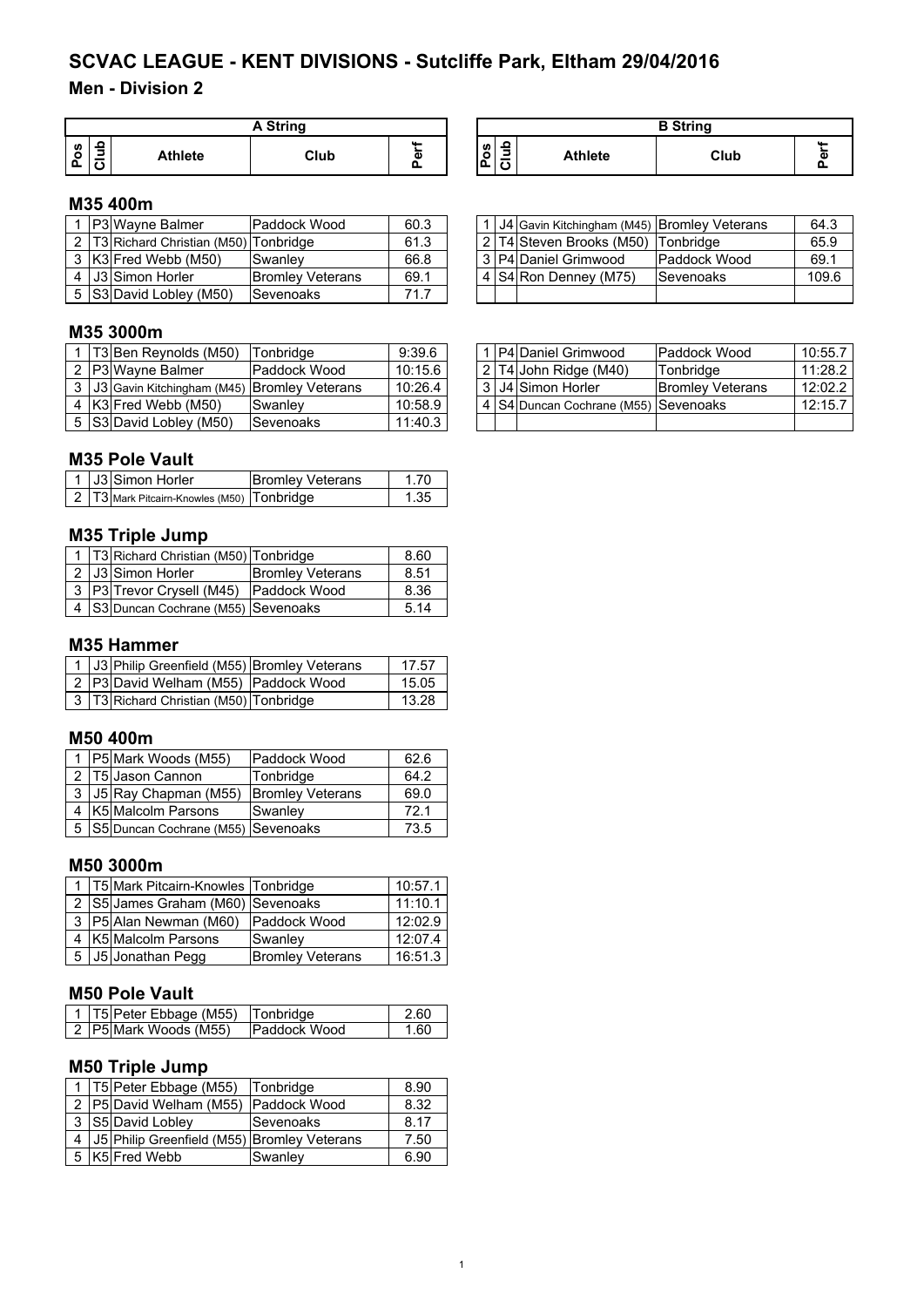### **Men - Division 2**

| A String      |  |         |      |   |  |
|---------------|--|---------|------|---|--|
| <b>S</b><br>o |  | Athlete | Club | ō |  |

| A String |    | <b>B</b> String    |             |                |      |       |
|----------|----|--------------------|-------------|----------------|------|-------|
| Club     | G) | ິທ<br>$\circ$<br>௳ | ິ<br>-<br>ω | <b>Athlete</b> | Club | <br>л |

#### **M50 Hammer**

|  | 1   T5   Peter Ebbage (M55)                   | Tonbridge           | 27.95 |
|--|-----------------------------------------------|---------------------|-------|
|  | 2 P5 Mark Woods (M55)                         | <b>Paddock Wood</b> | 22.48 |
|  | 3   J5   Ray Chapman (M55)   Bromley Veterans |                     | 14.89 |
|  | 4   S5   David Simpson (M75)   Sevenoaks      |                     | 5.71  |

#### **M60 400m**

|  | 1 P6 Les Percival                                      | Paddock Wood     | 67.3  |
|--|--------------------------------------------------------|------------------|-------|
|  | 2 S6 James Graham                                      | <b>Sevenoaks</b> | 75.4  |
|  | 3   J6   Christopher Marshall (M65)   Bromley Veterans |                  | 84.0  |
|  | 4 K6 Ken Grist (M75)                                   | Swanley          | 128.3 |

#### **M60 Triple Jump**

|  | 1 P6Les Percival       | <b>IPaddock Wood</b>    | 7 87  |
|--|------------------------|-------------------------|-------|
|  | 2 J6 Tony Unseld (M70) | <b>Bromley Veterans</b> | 6 0.9 |

#### **Match Details**

| 1 Paddock Wood     | 67 | 1 Paddock Wood     | 67 |
|--------------------|----|--------------------|----|
| 2 Tonbridge        | 65 | 2 Tonbridge        | 65 |
| 3 Bromley Veterans | 56 | 3 Bromley Veterans | 56 |
| 4 Sevenoaks        | 32 | 4 Sevenoaks        | 32 |
| 5 Swanley          | 18 | 5 Swanley          | 18 |

#### **Mens Non Scoring Results**

#### **M35**

## **400m**

| Andy Whitnell (M45)                         | <b>Bexley AC</b> | 74.7    |
|---------------------------------------------|------------------|---------|
| Alexander Beech (M35) Medway & Maidstone AC |                  | 61.0    |
| 3000m                                       |                  |         |
| Craig Sharp (M40)                           | Dartford H AC    | 9:51.5  |
| Andrew Green (M45)                          | Dartford H AC    | 10:30.8 |
| Matthew Erwood (M40) Dartford H AC          |                  | 10:58.1 |
| Carl Gardner (M35)                          | Dartford H AC    | 11:23.0 |
| Richard Bidois (M45)                        | Paddock Wood     | 12:15.7 |
| Steve Jones (M40)                           | Dartford H AC    | 12:32.2 |

#### **M50**

#### **3000m**<br>Alan Camp (M55) Blackheath & Bromley 10:49.6<br>Dartford H AC 11:12.6 John Gurney (M55) Mark Ellison (M55) Blackheath & Bromley 11:24.0<br>Timothy Orr (M55) Dartford H AC 12:43.8 Timothy Orr (M55) **TRIPLE JUMP** Steve Brooks (M50) Tonbridge AC 7.91 **HAMMER** Paris Hunt (M50) Cambridge H 15.58

| Paris Hunt (M50) | <b>Campridge H</b> | 15.56 |
|------------------|--------------------|-------|
| Wole Odele (M50) | Cambridge H        | 14.06 |
|                  |                    |       |

| 1 Paddock Wood     | 6 | 67 |
|--------------------|---|----|
| 2 Tonbridge        | 5 | 65 |
| 3 Bromley Veterans | 4 | 56 |
| 4 Sevenoaks        | 3 | 32 |
| 5 Swanley          | 2 | 18 |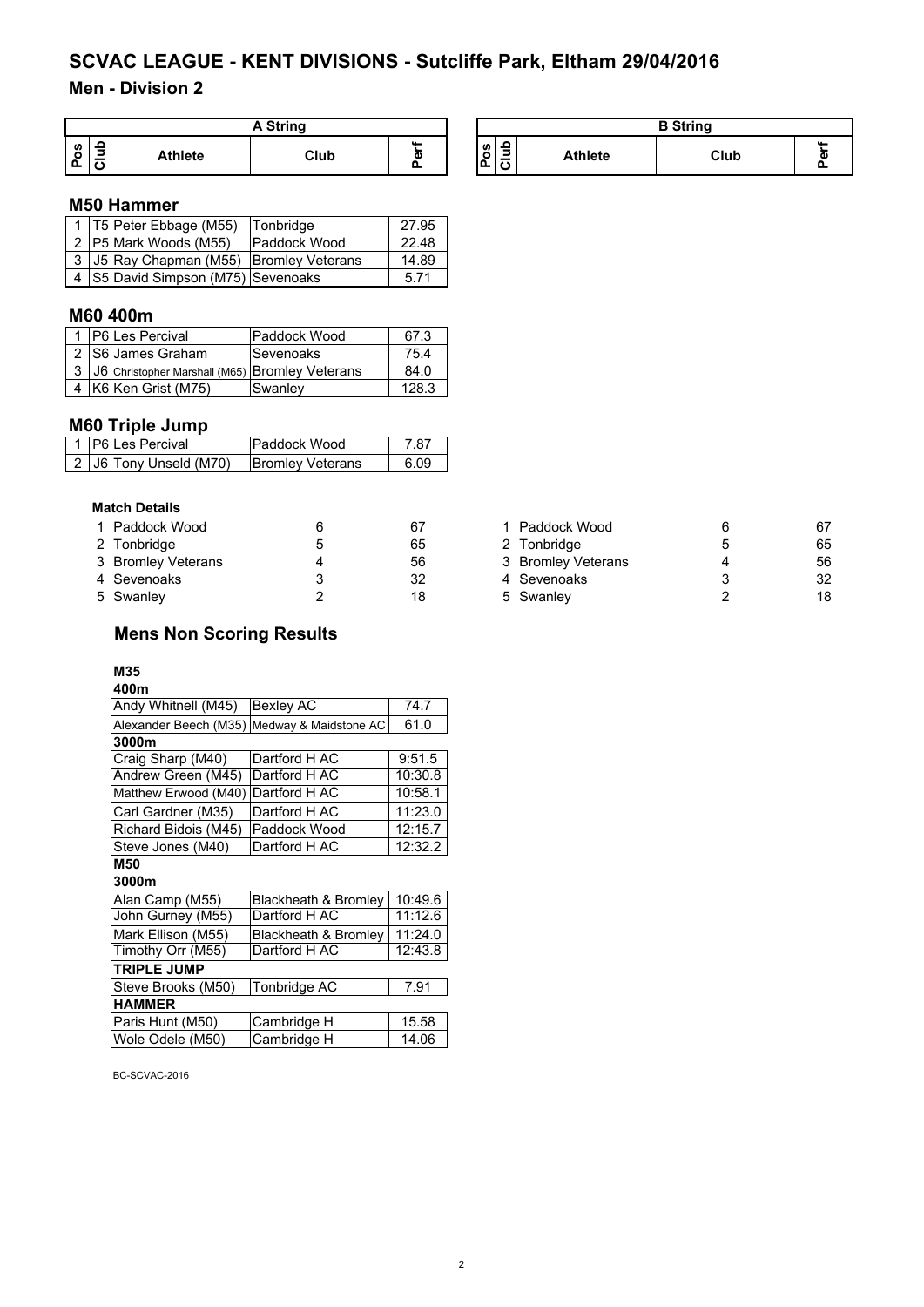## **Women - Division 1**

|               | A String |                |      |        |  |  |
|---------------|----------|----------------|------|--------|--|--|
| <b>S</b><br>c | ≘<br>∍   | <b>Athlete</b> | Club | Φ<br>o |  |  |

| A String |    | <b>B</b> String |                                         |                |      |  |
|----------|----|-----------------|-----------------------------------------|----------------|------|--|
| Club     | а: | ပိ<br>்ட        | -<br>-<br>$\overline{\phantom{a}}$<br>◡ | <b>Athlete</b> | Club |  |

### **W35 400m**

|  | 1 IC3IEmily Gelder (W40)                     | Cambridge                                           | 70.0 |  | 1 C4 Lisa Atkinson (W40)      | <b>Cambridge</b>              | 69.6 |
|--|----------------------------------------------|-----------------------------------------------------|------|--|-------------------------------|-------------------------------|------|
|  | 2 B3 Wendy Masters (W45) Bexley              |                                                     | 71.2 |  | 2   D4   Kirstie Taylor (W40) | Dartford                      | 71.7 |
|  | 3 D3 Allison Page (W45)                      | Dartford                                            | 72.4 |  | 3 F4 Sara Elmquist (W40)      | <b>Blackheath and Bromley</b> | 72.8 |
|  |                                              | 4   F3 Jane Bradshaw (W40)   Blackheath and Bromley | 78.1 |  | 4 B4 Sarah Colvill            | <b>Bexlev</b>                 | 78.0 |
|  | 5 JJ3 Marijana Urbany (W45) Bromley Veterans |                                                     | 94.0 |  |                               |                               |      |

#### **W35 3000m**

|  | 1 D3 Anoushka Johnson (W40) Dartford |                         | 11:22.4 |
|--|--------------------------------------|-------------------------|---------|
|  | 2 C3 Emily Gelder (W40)              | Cambridge               | 11:36.8 |
|  | 3 F3 Andrea Pickup (W45)             | Blackheath and Bromley  | 11:39.6 |
|  | 4 J3 Tina Nairn                      | <b>Bromley Veterans</b> | 11:46.1 |
|  | 5 B3 Wendy Prowse (W40) Bexley       |                         | 12:18.9 |

## **W35 Triple Jump**

|  |                                 | 1   F3 Caroline Morten (W50) Blackheath and Bromley | 7.65 |
|--|---------------------------------|-----------------------------------------------------|------|
|  | 2 D3 Allison Page (W45)         | Dartford                                            | 7.21 |
|  | 3 C3 Lisa Atkinson (W40)        | Cambridge                                           | 7.09 |
|  | 4 J3 Tina Nairn                 | <b>Bromley Veterans</b>                             | 6.99 |
|  | 5 B3 Wendy Masters (W45) Bexley |                                                     | 6.51 |

#### **W35 Hammer**

|  | 1 B3 Sarah Steadman                               | Bexley                 | 28.12 |
|--|---------------------------------------------------|------------------------|-------|
|  | 2 D3 Stacy Taylor                                 | Dartford               | 24.89 |
|  | 3 C3 Maria Macdonald (W60) Cambridge              |                        | 11.38 |
|  | 4   J3   Marijana Urbany (W45)   Bromley Veterans |                        | 10.57 |
|  | 5   F3 Sara Elmquist (W40)                        | Blackheath and Bromley | 6.69  |

### **W50 400m**

|  | 1 F5 Jackie Montgomery  | <b>Blackheath and Bromley</b> | 76.5 |
|--|-------------------------|-------------------------------|------|
|  | 2 C5 Christine Bond     | Cambridge                     | 78.1 |
|  | 3 D5 Denise Rose        | Dartford                      | 79.0 |
|  | 4 B5 Chris Pates        | Bexley                        | 87.3 |
|  | 5 J5 Bridget Macedonski | <b>Bromley Veterans</b>       | 87.4 |

### **W50 3000m**

|  | 1 D5 Stephanie Wood               | Dartford                      | 12:59.0 |
|--|-----------------------------------|-------------------------------|---------|
|  | $2 C5 $ Ros Tabor (W65)           | Cambridge                     | 12:59.0 |
|  | 3 J5 Bridget Macedonski           | <b>Bromley Veterans</b>       | 13:53.8 |
|  | 4 F5 Anne Cilia (W55)             | <b>Blackheath and Bromley</b> | 14:28.0 |
|  | 5 B5 Geraldine Legon (W55) Bexley |                               | 17:08.9 |

#### **W50 Triple Jump**

|  | 1   D5 Teresa Eades (W55)          | Dartford                      | 8.56 |
|--|------------------------------------|-------------------------------|------|
|  | 2 B5 Chris Pates                   | Bexley                        | 5.85 |
|  | 3 C5 Joanne Murphy (W55) Cambridge |                               | 4.99 |
|  | 4 J5 Bridget Macedonski            | <b>Bromley Veterans</b>       | 4.64 |
|  | 5 F5 Zoe Kingsmell                 | <b>Blackheath and Bromley</b> | 4.63 |

#### **W50 Hammer**

|  | 1 D5 Anne Thacker (W55)  | Dartford                      | 22.82 |
|--|--------------------------|-------------------------------|-------|
|  | 2 B5 Liz Slater (W55)    | <b>Bexlev</b>                 | 19.69 |
|  | 3   F5 Jackie Montgomery | <b>Blackheath and Bromley</b> | 16.63 |
|  | 4 C5 Marlow Hadler (W70) | Cambridge                     | 16.55 |

|  | 1 C4 Lisa Atkinson (W40)   | Cambridge                     | 69.6 |
|--|----------------------------|-------------------------------|------|
|  | 2 D4 Kirstie Taylor (W40)  | Dartford                      | 71.7 |
|  | 3   F4 Sara Elmquist (W40) | <b>Blackheath and Bromley</b> | 72.8 |
|  | B4 Sarah Colvill           | Bexley                        | 78.0 |
|  |                            |                               |      |

|  | 1 D3 Anoushka Johnson (W40) Dartford |                                  | 11:22.4 |  | 1 D4 Hannah Roberts                               | Dartford                                                | 11:26.2   |
|--|--------------------------------------|----------------------------------|---------|--|---------------------------------------------------|---------------------------------------------------------|-----------|
|  | 2 C3 Emily Gelder (W40)              | <b>Cambridge</b>                 | 11:36.8 |  |                                                   | 2 F4 Jane Bradshaw (W40) Blackheath and Bromley 11:47.2 |           |
|  | 3   F3   Andrea Pickup (W45)         | Blackheath and Bromley   11:39.6 |         |  | 3 C4 Rose Baker (W50)                             | <b>Cambridge</b>                                        | 12:24.9   |
|  | 4   J3  Tina Nairn_                  | <b>Bromley Veterans</b>          | 11:46.1 |  | 4   J4   Marijana Urbany (W45)   Bromley Veterans |                                                         | 14:02.3 l |
|  | 5 B3 Wendy Prowse (W40) Bexley       |                                  | 12:18.9 |  | l 5 IB4ISarah Colvill                             | Bexley                                                  | 15:53.4   |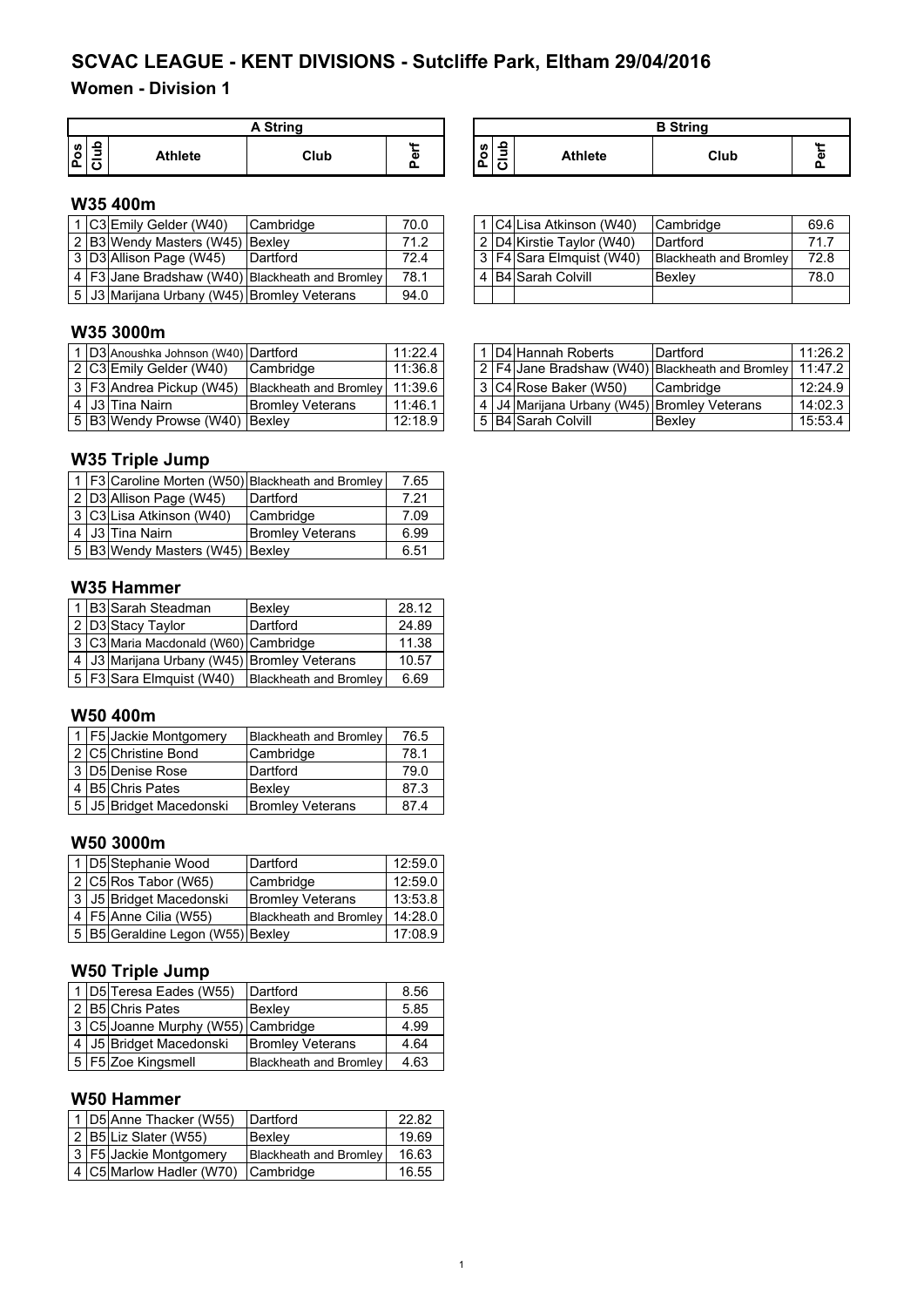## **Women - Division 1**

|         |   |                | A String |   |
|---------|---|----------------|----------|---|
| ဖ္<br>o | ے | <b>Athlete</b> | Club     | ω |

| A String |   |                      |   |                | <b>B</b> String |  |
|----------|---|----------------------|---|----------------|-----------------|--|
| Club     | ω | <b>S</b><br>o<br>ם י | = | <b>Athlete</b> | Club            |  |

#### **W60 400m**

|  | 1 C6 Ros Tabor (W65)      | Cambridge                     | 83.1  |
|--|---------------------------|-------------------------------|-------|
|  | 2 D6 Marian Povey         | Dartford                      | 87.3  |
|  | 3   F6   Maz Turner (W65) | <b>Blackheath and Bromley</b> | 109.3 |
|  | 4 J6 Barbara Baker        | <b>Bromley Veterans</b>       | 111.1 |

## **W60 Triple Jump**

|  | 1   D6 Christine Clements | Dartford               | 7.25 |
|--|---------------------------|------------------------|------|
|  | 2 C6 Maria Macdonald      | Cambridge              | 4.31 |
|  | 3   F6   Maz Turner (W65) | Blackheath and Bromley | 3.90 |

| <b>Match Details</b>     | Mt Pts | <b>Pts</b> | <b>Overall Details</b>   | <b>Tot Mt Pts</b> | <b>Tot I</b> |
|--------------------------|--------|------------|--------------------------|-------------------|--------------|
| 1 Dartford               |        | 64         | 1 Dartford               |                   | 64           |
| 2 Cambridge              |        | 57         | 2 Cambridge              |                   | 57           |
| 3 Blackheath and Bromley |        | 47         | 3 Blackheath and Bromley | Δ                 | 47           |
| 4 Bexley                 |        | 35         | 4 Bexlev                 |                   | 35           |
| 5 Bromley Veterans       |        | 26         | 5 Bromley Veterans       |                   | 26           |

| <b>Match Details</b>     | Mt Pts | <b>Pts</b> | <b>Overall Details</b>   | <b>Tot Mt Pts</b> | Tot Pts |
|--------------------------|--------|------------|--------------------------|-------------------|---------|
| 1 Dartford               |        | 64         | 1 Dartford               |                   | 64      |
| 2 Cambridge              |        | 57         | 2 Cambridge              |                   | 57      |
| 3 Blackheath and Bromley |        | 47         | 3 Blackheath and Bromley |                   | 47      |
| 4 Bexley                 |        | 35         | 4 Bexlev                 |                   | 35      |
| 5 Bromley Veterans       |        | 26         | 5 Bromley Veterans       |                   | 26      |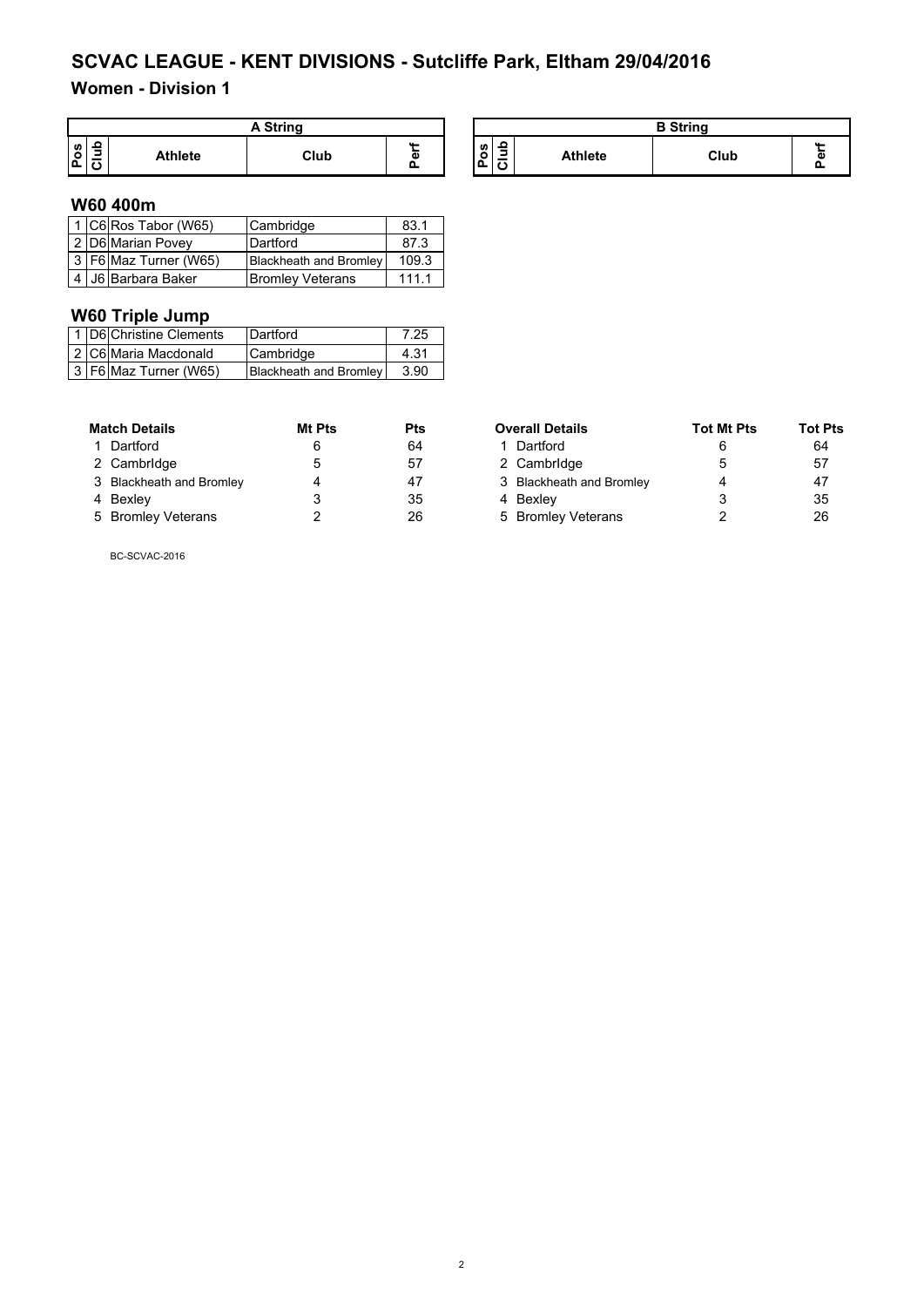# **Women - Division 2**

| A String |                |      |   |  |  |
|----------|----------------|------|---|--|--|
| U)       | <b>Athlete</b> | Club | ω |  |  |

#### **Pos Club** Athlete | Club **Perf A String B String**

### **W35 400m**

|  | <b>IP3IClaire Dav</b>   | Paddock Wood | 67.9 |  | K4 Anna Willard (W40) | Swanley | 83.7 |
|--|-------------------------|--------------|------|--|-----------------------|---------|------|
|  | 2 K3 Katarina Summers   | Swanley      | 70.0 |  |                       |         |      |
|  | 3 T4 Emma Avis<br>(W45) | Tonbridae    | 88.6 |  |                       |         |      |

### **W35 3000m**

|  | <b>IP3 Claire Dav</b>            | Paddock Wood   | 11:21.3 |  | . K4 Jane Blackmore (W50) Swanley | 13:47.0 |
|--|----------------------------------|----------------|---------|--|-----------------------------------|---------|
|  | 2 K3 Katarina Summers            | <b>Swanlev</b> | 12:53.  |  |                                   |         |
|  | 3 T4 E <sub>mma</sub> Avis (W45) | Tonbridae      | 14:17.8 |  |                                   |         |
|  | 4 A3 Jane Wheeler                | Ashford        | 14:36.5 |  |                                   |         |

#### **W35 Triple Jump**

|  | 1 P3 Elizabeth Duffin   | lPaddock Wood   | 7 16 |
|--|-------------------------|-----------------|------|
|  | 2 K3 Anna Willard (W40) | <b>ISwanlev</b> | ճ 41 |

#### **W35 Hammer**

|  | 1   P3 Elizabeth Duffin     | <b>Paddock Wood</b> |       |
|--|-----------------------------|---------------------|-------|
|  | $ 2 $ K3 Anna Willard (W40) | <b>Swanley</b>      | 11.59 |

#### **W50 400m**

|  | 1 P5 Sharon Hawkins  | <b>IPaddock Wood</b> | 83.8 |
|--|----------------------|----------------------|------|
|  | 2 K5 Caroline Burley | Swanlev              | 95.  |

#### **W50 3000m**

|  | 1 T5 Lucy Pitcairn-Knowles Tonbridge |                     | 12:31.3 |
|--|--------------------------------------|---------------------|---------|
|  | 2 P5 Sharon Hawkins                  | <b>Paddock Wood</b> | 12:59.9 |
|  | 3 K5 Caroline Burley                 | Swanlev             | 14:20.8 |

#### **W50 Triple Jump**

| 1 K5 Jane Blackmore | Swanley |  |
|---------------------|---------|--|
|                     |         |  |

### **W50 Hammer**

|  | 1 A5 Patricia Oakes (W65) Ashford |                     | 14.86 |
|--|-----------------------------------|---------------------|-------|
|  | 2 K5 Helena Orrom (W55) Swanley   |                     | 12.19 |
|  | 3 P5 Julie Woods (W55)            | <b>Paddock Wood</b> | 7.21  |

#### **W60 400m**

|  | $\vert$ 1   P6 Sue James (W65)      | <b>Paddock Wood</b> | 97 4  |
|--|-------------------------------------|---------------------|-------|
|  | 2 T6 Anne Brenchley (W70) Tonbridge |                     | 101 6 |

## **W60 Triple Jump**

|  | 1 A6 Patricia Oakes (W65) Ashford |                     | 5.60 |
|--|-----------------------------------|---------------------|------|
|  | 2 P6 Sue James (W65)              | <b>Paddock Wood</b> | 4.38 |

| <b>Match Details</b> | Mt Pts | <b>Pts</b> | <b>Overall Details</b> | <b>Tot Mt Pts</b> | Tot I |
|----------------------|--------|------------|------------------------|-------------------|-------|
| Swanlev              |        | 52         | Swanlev                |                   | 52    |
| 2 Paddock Wood       |        | 50         | 2 Paddock Wood         | 5                 | 50    |
| 3 Tonbridge          |        | 19         | 3 Tonbridge            |                   | 19    |
| 4 Ashford            |        | 15         | Ashford                | 2                 | 15    |

|  | 1 K4 Anna Willard (W40) | Swanley |  |
|--|-------------------------|---------|--|
|  |                         |         |  |
|  |                         |         |  |

|  | 1   K4   Jane Blackmore (W50)   Swanley | 13:47.0 |
|--|-----------------------------------------|---------|
|  |                                         |         |
|  |                                         |         |
|  |                                         |         |

| Match Details  | Mt Pts | <b>Pts</b> | <b>Overall Details</b> | <b>Tot Mt Pts</b> | <b>Tot Pts</b> |  |
|----------------|--------|------------|------------------------|-------------------|----------------|--|
| 1 Swanlev      |        | 52         | Swanlev                |                   | 52             |  |
| 2 Paddock Wood | h      | 50         | 2 Paddock Wood         |                   | 50             |  |
| 3 Tonbridge    |        | 19         | 3 Tonbridge            |                   | 19             |  |
| 4 Ashford      |        | 15         | 4 Ashford              |                   | 15             |  |